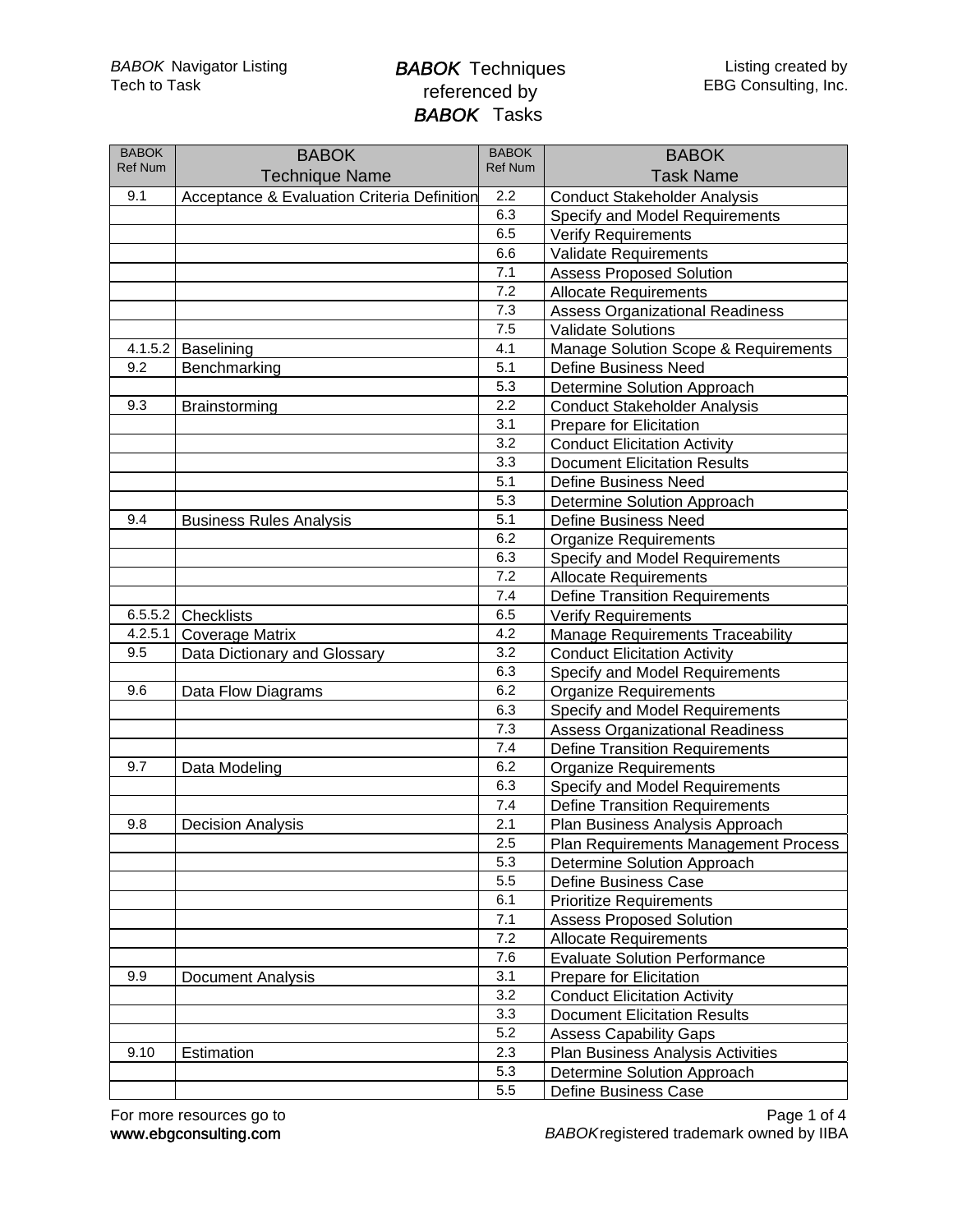| <b>BABOK</b><br><b>Ref Num</b> | <b>BABOK</b>                           | <b>BABOK</b><br><b>Ref Num</b> | <b>BABOK</b>                             |
|--------------------------------|----------------------------------------|--------------------------------|------------------------------------------|
|                                | <b>Technique Name</b>                  |                                | <b>Task Name</b>                         |
| 5.3.5.2                        | <b>Feasibility Analysis</b>            | 5.3                            | Determine Solution Approach              |
| 9.11                           | <b>Focus Groups</b>                    | 3.1                            | Prepare for Elicitation                  |
|                                |                                        | 3.2                            | <b>Conduct Elicitation Activity</b>      |
|                                |                                        | 3.3                            | <b>Document Elicitation Results</b>      |
|                                |                                        | 5.1                            | <b>Define Business Need</b>              |
|                                |                                        | 7.3                            | <b>Assess Organizational Readiness</b>   |
|                                |                                        | 7.6                            | <b>Evaluate Solution Performance</b>     |
| 7.3.5.2                        | <b>Force Field Analysis</b>            | 7.3                            | <b>Assess Organizational Readiness</b>   |
| 9.12                           | <b>Functional Decomposition</b>        | 2.3                            | <b>Plan Business Analysis Activities</b> |
|                                |                                        | 5.1                            | <b>Define Business Need</b>              |
|                                |                                        | 5.4                            | <b>Define Solution Scope</b>             |
|                                |                                        | 6.2                            | <b>Organize Requirements</b>             |
|                                |                                        | 6.3                            | Specify and Model Requirements           |
|                                |                                        | 7.2                            | <b>Allocate Requirements</b>             |
| 9.13                           | Interface Analysis                     | 3.1                            | Prepare for Elicitation                  |
|                                |                                        | 3.2                            | <b>Conduct Elicitation Activity</b>      |
|                                |                                        | 3.3                            | <b>Document Elicitation Results</b>      |
|                                |                                        | 5.4                            | <b>Define Solution Scope</b>             |
|                                |                                        | 6.3                            | Specify and Model Requirements           |
| 9.14                           | Interviews                             | 2.2                            | <b>Conduct Stakeholder Analysis</b>      |
|                                |                                        | 2.6                            | Manage Business Analysis Performance     |
|                                |                                        | 3.1                            | Prepare for Elicitation                  |
|                                |                                        | 3.2                            | <b>Conduct Elicitation Activity</b>      |
|                                |                                        | 3.3                            | <b>Document Elicitation Results</b>      |
|                                |                                        | 3.4                            | <b>Confirm Elicitation Results</b>       |
|                                |                                        | 7.3                            | <b>Assess Organizational Readiness</b>   |
| 9.15                           | <b>Lessons Learned Process</b>         | 2.6                            | Manage Business Analysis Performance     |
| 9.16                           | Metrics and Key Performance Indicators | 2.6                            | Manage Business Analysis Performance     |
|                                |                                        | 5.5                            | <b>Define Business Case</b>              |
|                                |                                        | 6.3                            | Specify and Model Requirements           |
|                                |                                        | 6.6                            | Validate Requirements                    |
| 6.1.5.2                        | <b>MoSCoW Analysis</b>                 | 6.1                            | <b>Prioritize Requirements</b>           |
| 9.17                           | Non-functional Requirements Analysis   | 6.3                            | Specify and Model Requirements           |
| 9.18                           | Observation                            | 3.1                            | Prepare for Elicitation                  |
|                                |                                        | 3.2                            | <b>Conduct Elicitation Activity</b>      |
|                                |                                        | 3.3                            | <b>Document Elicitation Results</b>      |
|                                |                                        | 3.4                            | <b>Confirm Elicitation Results</b>       |
|                                |                                        | 7.6                            | <b>Evaluate Solution Performance</b>     |
| 9.19                           | <b>Organization Modeling</b>           | 2.2                            | <b>Conduct Stakeholder Analysis</b>      |
|                                |                                        | 6.2                            | <b>Organize Requirements</b>             |
|                                |                                        | 6.3                            | <b>Specify and Model Requirements</b>    |
|                                |                                        | 7.3                            | <b>Assess Organizational Readiness</b>   |
|                                |                                        | 7.4                            | <b>Define Transition Requirements</b>    |
| 5.4.5.2                        | Problem or Vision Statement            | 5.4                            | <b>Define Solution Scope</b>             |
| 9.20                           | <b>Problem Tracking</b>                | 2.5                            | Plan Requirements Management Process     |
|                                |                                        | 2.6                            | Manage Business Analysis Performance     |
|                                |                                        | 3.3                            | <b>Document Elicitation Results</b>      |
|                                |                                        | 4.1                            | Manage Solution Scope & Requirements     |

www.ebgconsulting.com For more resources go to BABOKregistered trademark owned by IIBA Page 2 of 4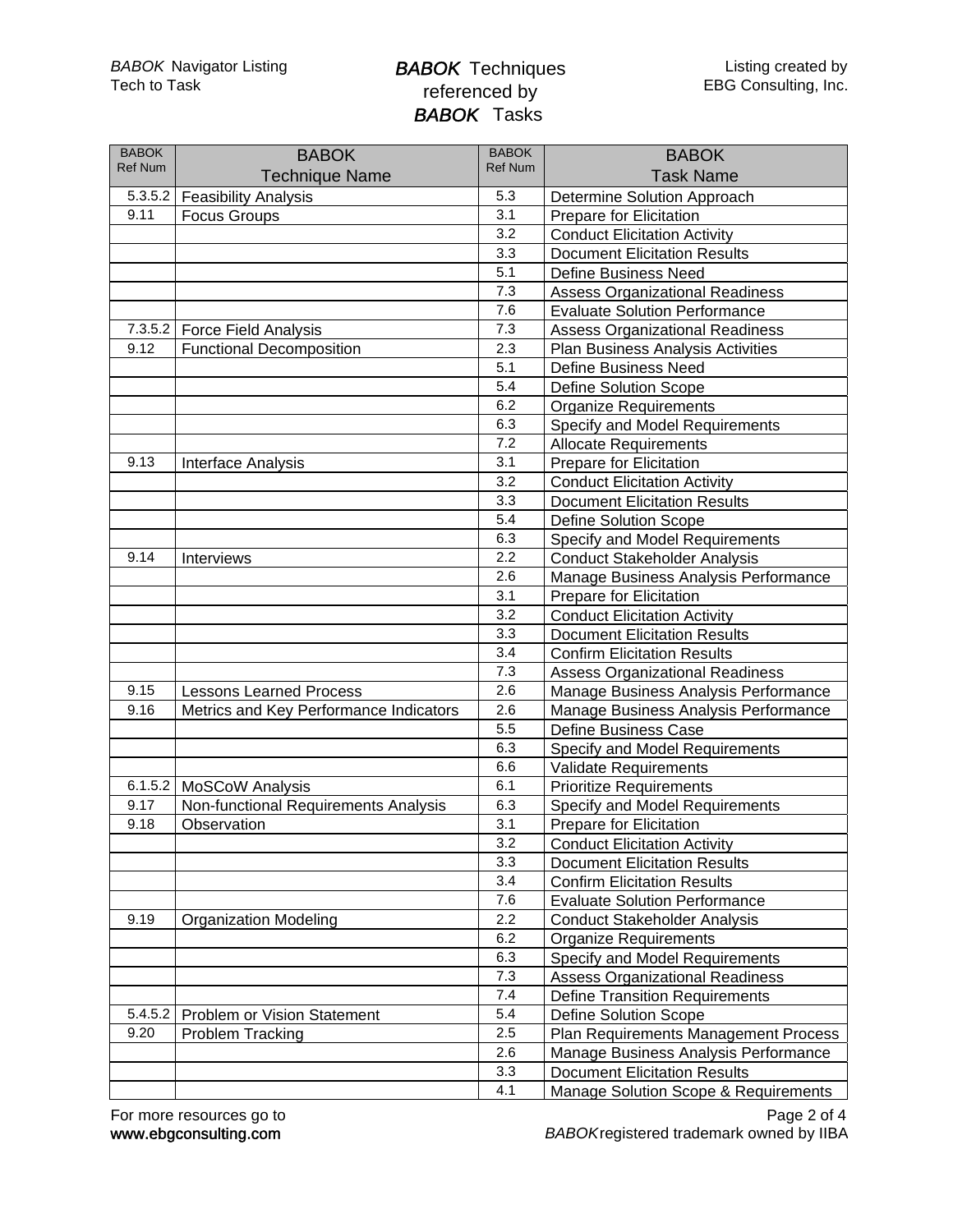| <b>BABOK</b>   | <b>BABOK</b>                             | <b>BABOK</b>   | <b>BABOK</b>                           |
|----------------|------------------------------------------|----------------|----------------------------------------|
| <b>Ref Num</b> | <b>Technique Name</b>                    | <b>Ref Num</b> | <b>Task Name</b>                       |
| 9.20           | <b>Problem Tracking</b>                  | 6.4            | Define Assumptions and Constraints     |
|                |                                          | 6.5            | <b>Verify Requirements</b>             |
|                |                                          | 7.3            | <b>Assess Organizational Readiness</b> |
|                |                                          | 7.5            | <b>Validate Solutions</b>              |
| 9.21           | <b>Process Modeling</b>                  | 2.1            | Plan Business Analysis Approach        |
|                |                                          | 2.2            | <b>Conduct Stakeholder Analysis</b>    |
|                |                                          | 2.6            | Manage Business Analysis Performance   |
|                |                                          | 6.2            | <b>Organize Requirements</b>           |
|                |                                          | 6.3            | Specify and Model Requirements         |
|                |                                          | 7.2            | <b>Allocate Requirements</b>           |
|                |                                          | 7.3            | <b>Assess Organizational Readiness</b> |
|                |                                          | 7.4            | <b>Define Transition Requirements</b>  |
| 9.22           | Prototyping                              | 3.1            | Prepare for Elicitation                |
|                |                                          | 3.2            | <b>Conduct Elicitation Activity</b>    |
|                |                                          | 3.3            | <b>Document Elicitation Results</b>    |
|                |                                          | 6.3            | Specify and Model Requirements         |
|                |                                          | 6.6            | <b>Validate Requirements</b>           |
| 2.2.5.2        | <b>RACI Matrix</b>                       | 2.2            | <b>Conduct Stakeholder Analysis</b>    |
| 4.4.5.1        | <b>Requirements Documentation</b>        | 4.4            | Prepare Requirements Package           |
| 4.4.5.2        | <b>Requirements for Vendor Selection</b> | 4.4            | Prepare Requirements Package           |
| 9.23           | <b>Requirements Workshops</b>            | 2.2            | <b>Conduct Stakeholder Analysis</b>    |
|                |                                          | 3.1            | Prepare for Elicitation                |
|                |                                          | 3.2            | <b>Conduct Elicitation Activity</b>    |
|                |                                          | 3.3            | <b>Document Elicitation Results</b>    |
|                |                                          | 4.5            | <b>Communicate Requirements</b>        |
| 9.24           | <b>Risk Analysis</b>                     | 2.2            | <b>Conduct Stakeholder Analysis</b>    |
|                |                                          | 2.3            | Plan Business Analysis Activities      |
|                |                                          | 2.5            | Plan Requirements Management Process   |
|                |                                          | 5.5            | Define Business Case                   |
|                |                                          | 6.1            | <b>Prioritize Requirements</b>         |
|                |                                          | 6.4            | Define Assumptions and Constraints     |
|                |                                          | 6.6            | <b>Validate Requirements</b>           |
|                |                                          | 7.3            | <b>Assess Organizational Readiness</b> |
| 9.25           | <b>Root Cause Analysis</b>               | 2.6            | Manage Business Analysis Performance   |
|                |                                          | 5.1            | Define Business Need                   |
|                |                                          | 7.5            | <b>Validate Solutions</b>              |
| 9.26           | Scenarios and Use Cases                  | 2.2            | <b>Conduct Stakeholder Analysis</b>    |
|                |                                          | 6.2            | <b>Organize Requirements</b>           |
|                |                                          | 6.3            | Specify and Model Requirements         |
|                |                                          | 7.2            | <b>Allocate Requirements</b>           |
| 9.27           | Scope Modeling                           | 2.2            | <b>Conduct Stakeholder Analysis</b>    |
|                |                                          | 5.4            | <b>Define Solution Scope</b>           |
|                |                                          | 6.2            | <b>Organize Requirements</b>           |
| 9.28           | Sequence Diagrams                        | 6.3            | Specify and Model Requirements         |
| 4.1.5.3        | Signoff                                  | 4.1            | Manage Solution Scope & Requirements   |
| 2.2.5.3        | Stakeholder Map                          | 2.2            | <b>Conduct Stakeholder Analysis</b>    |
| 9.29           | <b>State Diagrams</b>                    | 6.3            | Specify and Model Requirements         |
| 9.30           | Structured Walkthrough                   | 2.1            | Plan Business Analysis Approach        |

www.ebgconsulting.com For more resources go to BABOKregistered trademark owned by IIBA Page 3 of 4